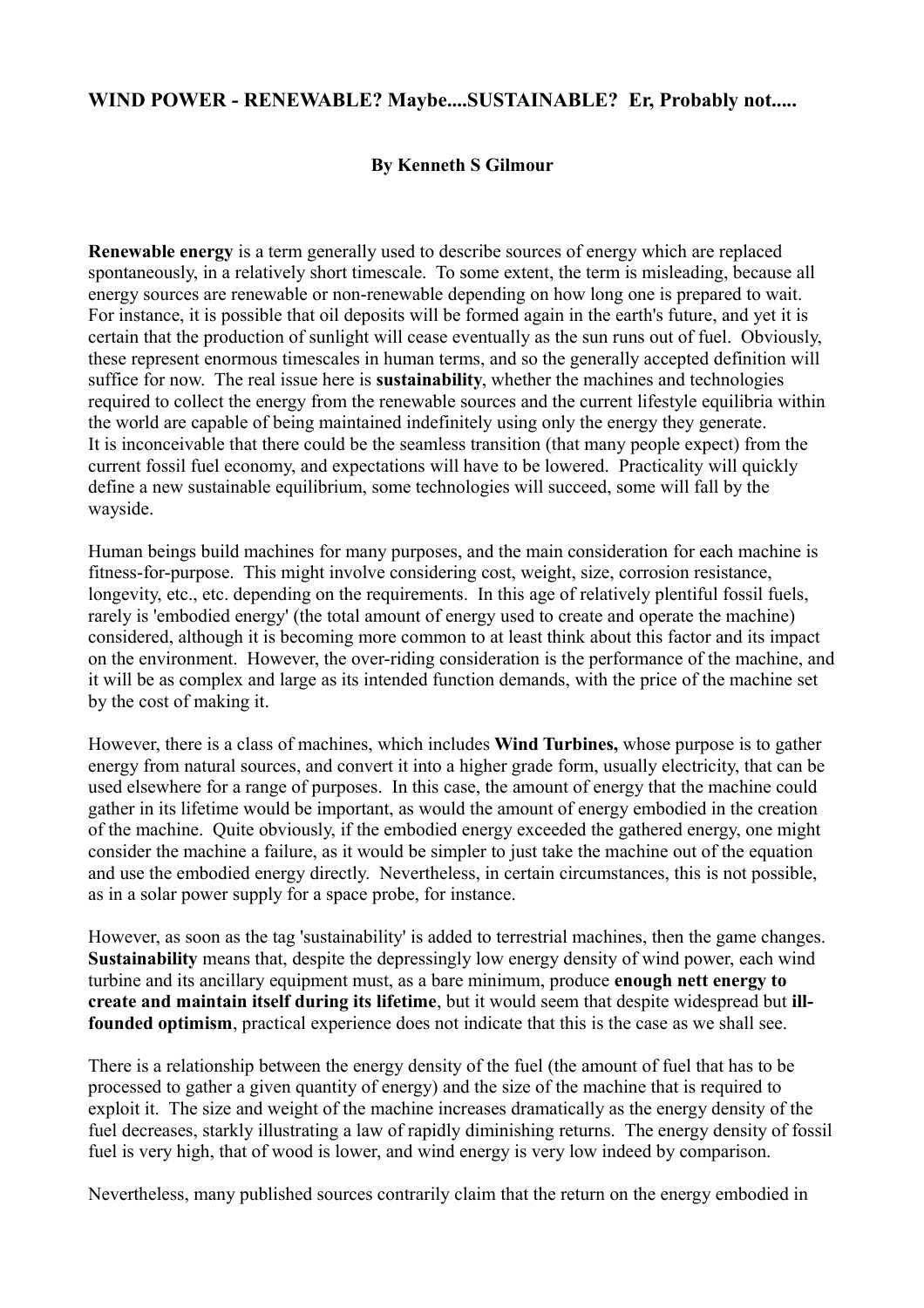large wind turbines is very large. Many, including UK Government publications, suggest that it might be as much as **20 times** during a typical lifetime. In other words, **one turbine can supply enough nett energy to produce up to 20 more turbines**. If these figures are to be believed, one might envisage a sort of turbine-begetting chain reaction, and a simple calculation will show that apart from that required for its own initial manufacture and installation, one solitary turbine, without the expenditure of even one atom of coal, oil, or gas would in 25 years have led to the **entirely selfsufficient creation of more than one million others**. This staggering productivity suggests that even a crude device would be such an attractive proposition that it is quite astonishing that engineers ever bothered with fossil fuel sources at all. After all, we were grinding corn and pumping water with wind power long ago. If it really is that productive, why did we ever stop?

And so, here we are today in a bizarre situation where there is a general, if misguided acceptance that a wind turbine will pay back its embodied energy **20 times** over, and a general, but misguided acceptance that, in addition, the consumer and taxpayer should pay subsidies and incentives that will pay back the investment in building that turbine another **20 times** over. These together represent a 4000% potential return on investment, surely enough for even the most cautious investor.

The cost of commonly traded industrial items generally reflects the amount of energy used to make them, or 'embodied'. One should be cautious about directly equating return on cash invested and the return on embodied energy, because the financial return can be an arbitrary quantity dictated largely by the selling price of the energy produced. However, in a competitive environment these parameters are fairly indicative of one another, and a **20 times return on investment is phenomenal** to say the least even without the 20 times payback of embodied energy. Compare the 15-year break-even time-scale for the investment in a new supermarket, for example.

The term '**have your cake and eat it**' springs to mind, and we challenge the Applicants to explain why the **subsidies** they would receive should not be immediately **abolished** simply on the basis that they are completely unnecessary, excessively greedy, and undoubtedly immoral.

Of course, the reality is that the 20 times return on embodied energy is either a downright lie or is based on incomplete and erroneous data and assumptions.

The alternative conjecture that **wind turbines produce less energy than is embodied in making and operating them** is very persuasive, and is no more graphically illustrated than by the situation at the **Centre for Alternative Technology**. Not far from here, near Machynlleth, there is an organization that was championing the cause of wind turbines, and indeed building and operating them, long before gullible politicians and cynical carpet-bagger commercial organizations jumped aboard this lucrative gravy-train. One might be forgiven for thinking that a 30 year head start would see them surrounded by dozens and dozens of these supposedly highly-efficient machines humming away ceaselessly, and providing all the energy they could ever want for. The only trouble is that they're not, and one thing one does notice, apart from the lack of working wind turbines, is the **extra large LPG tank and the gas boiler roaring away**.

And perhaps that very same conjecture explains why it is that, despite many, many hundreds of millions of years of evolution and the immensely more efficient 'manufacturing' mechanisms available in the natural world, it seems that **no living organism has ever succeeded in creating and maintaining itself simply from the energy in the blowing wind**. That is not to say that no living organism can create and maintain itself from any renewable source. In fact, the plants do just that, fortunately for the rest of life on earth. In this case, of course they collect the sun's radiation, which has a much higher energy density than wind power. Even so, after creating the plant, there is little surplus left over, and the plant's precious resources are carefully husbanded, especially in